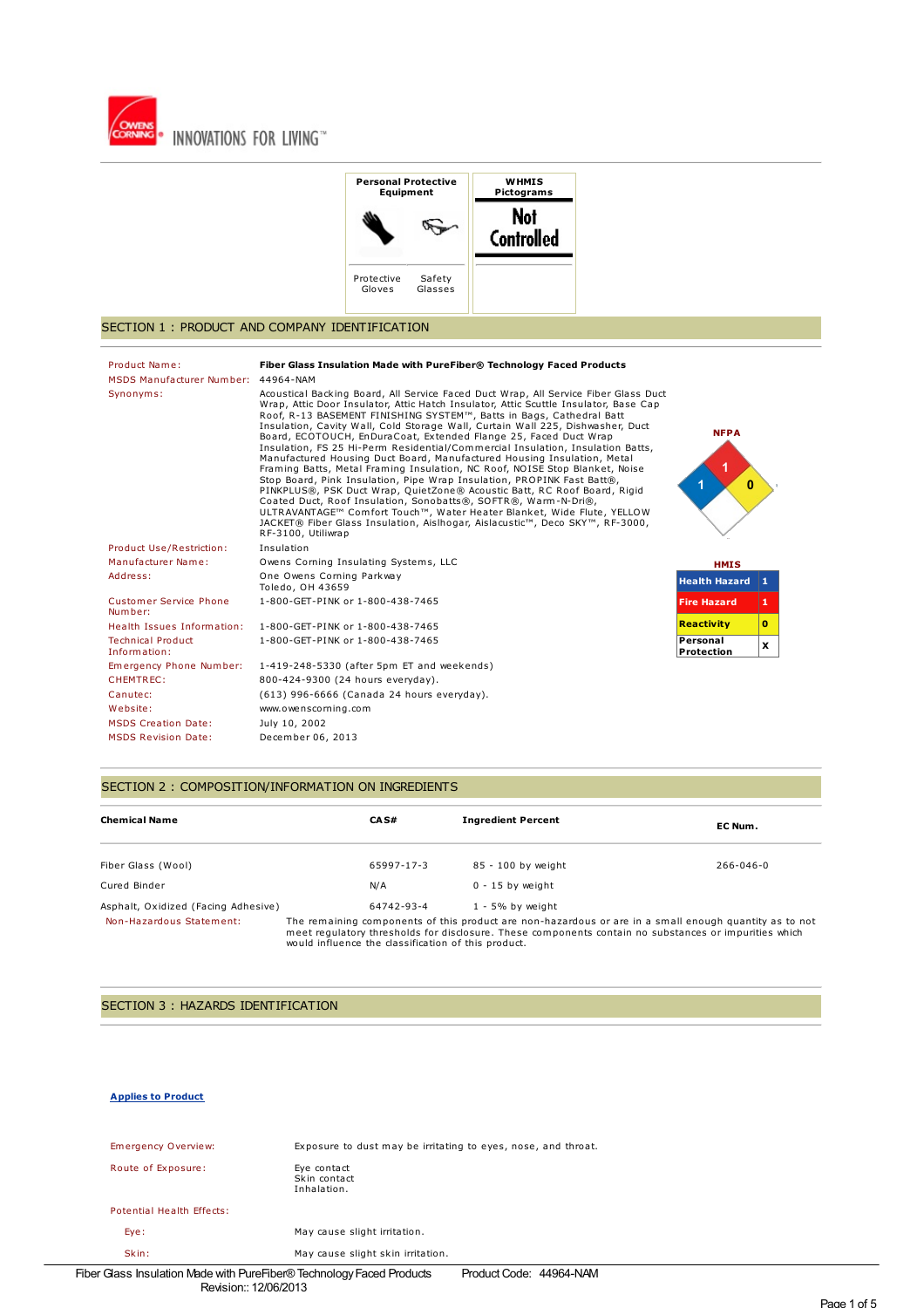| Inhalation:                                | May cause irritation of respiratory tract.                                                         |
|--------------------------------------------|----------------------------------------------------------------------------------------------------|
| Ingestion:                                 | Ingestion of this product is unlikely.                                                             |
| Chronic Health Effects:                    | There is no known chronic health effect connected with long-term use or contact with this product. |
| Aggravation of Pre-Existing<br>Conditions: | Chronic respiratory or skin conditions may temporarily worsen from exposure to this product.       |

### SECTION 4 : FIRST AID MEASURES

| Eye Contact:         | Immediately flush eyes with plenty of water for at least 15 to 20 minutes. Ensure adequate flushing of<br>the eyes by separating the eyelids with fingers.<br>Do not rub or scratch eyes.<br>If eye irritation persists, consult a specialist.                                                                                                                                                                                                                                                                                                                                                               |
|----------------------|--------------------------------------------------------------------------------------------------------------------------------------------------------------------------------------------------------------------------------------------------------------------------------------------------------------------------------------------------------------------------------------------------------------------------------------------------------------------------------------------------------------------------------------------------------------------------------------------------------------|
| <b>Skin Contact:</b> | Wash off immediately with soap and cold water.<br>DO NOT use warm water because this will open up the pores of the skin, which will cause further<br>penetration of the fibers.<br>Use a wash cloth to help remove fibers.<br>DO NOT rub or scratch affected areas.<br>Remove contaminated clothing.<br>If irritation persists get medical attention.<br>Never use compressed air to remove fibers from the skin.<br>If fibers are seen penetrating from the skin, the fibers can be removed by applying and removing<br>adhesive tape so that the fibers adhere to the tape and are pulled out of the skin. |
| Inhalation:          | Move to fresh air.<br>If symptoms persist, call a physician.                                                                                                                                                                                                                                                                                                                                                                                                                                                                                                                                                 |
| Ingestion:           | Accidental ingestion of this material is unlikely.<br>If this does occur, watch person for several days to make sure intestinal blockage does not occur.<br>Rinse mouth with water and drink water to remove fibers from the throat.<br>If symptoms persist, call a physician.                                                                                                                                                                                                                                                                                                                               |
| Note to Physicians:  | Treat symptomatically.                                                                                                                                                                                                                                                                                                                                                                                                                                                                                                                                                                                       |

### SECTION 5 : FIRE FIGHTING MEASURES

| Flammable Properties:                    | Non Flammable.                                                                                                                                                                                                                                                                                                                                                                                                                                                                                                                                                                                                                                                                                              |
|------------------------------------------|-------------------------------------------------------------------------------------------------------------------------------------------------------------------------------------------------------------------------------------------------------------------------------------------------------------------------------------------------------------------------------------------------------------------------------------------------------------------------------------------------------------------------------------------------------------------------------------------------------------------------------------------------------------------------------------------------------------|
| Flash Point:                             | None.                                                                                                                                                                                                                                                                                                                                                                                                                                                                                                                                                                                                                                                                                                       |
| Flash Point Method:                      | Not applicable.                                                                                                                                                                                                                                                                                                                                                                                                                                                                                                                                                                                                                                                                                             |
| Lower Flammable/Explosive Limit:         | Not applicable.                                                                                                                                                                                                                                                                                                                                                                                                                                                                                                                                                                                                                                                                                             |
| Upper Flammable/Explosive Limit:         | Not applicable.                                                                                                                                                                                                                                                                                                                                                                                                                                                                                                                                                                                                                                                                                             |
| Fire Fighting Instructions:              | WARNING: This facing will burn. Do not leave exposed. Facing must be installed in substantial contact<br>with an approved ceiling, floor or wall material. Keep open flame and other heat sources away from<br>facing. Do not place insulation within 3 inches of light fixtures or similar electrical devices unless device<br>is labeled for contact with insulation. Use only unfaced insulation between wood framing and masonry<br>chimneys. Do not use insulation in spaces around metal chimneys, fireplaces, or flues. Unfaced<br>insulation is considered non-combustible by model building codes. See package for warnings, fire<br>hazard and installation instructions, or call 1-800-GET PINK. |
| Extinguishing Media:                     | dry chemical<br>foam.<br>carbon dioxide (CO2).<br>water fog                                                                                                                                                                                                                                                                                                                                                                                                                                                                                                                                                                                                                                                 |
| Protective Equipment:                    | Wear self-contained breathing apparatus (SCBA) and full fire fighting protective gear.                                                                                                                                                                                                                                                                                                                                                                                                                                                                                                                                                                                                                      |
| Unusual Fire Hazards:                    | Hydrogen chloride may be released from the PVC barrier and vinyl facings during a fire.                                                                                                                                                                                                                                                                                                                                                                                                                                                                                                                                                                                                                     |
| Hazardous Combustion<br>Byproducts:      | Carbon monoxide.<br>Carbon dioxide.<br>Ammonia.<br>Other undetermined compounds could be released in small quantities.                                                                                                                                                                                                                                                                                                                                                                                                                                                                                                                                                                                      |
| Universal Fire And Explosion<br>Hazards: | Not available.                                                                                                                                                                                                                                                                                                                                                                                                                                                                                                                                                                                                                                                                                              |
| <b>NFPA Ratings:</b>                     |                                                                                                                                                                                                                                                                                                                                                                                                                                                                                                                                                                                                                                                                                                             |

| NFPA Health:            |   |
|-------------------------|---|
| NFPA Flammability:      |   |
| <b>NFPA Reactivity:</b> | n |

# SECTION 6 : ACCIDENTAL RELEASE MEASURES

Personnel Precautions: Avoid contact with skin and eyes.

Environmental Precautions: Prevent further leakage or spillage if safe to do so.

# SECTION 7 : HANDLING and STORAGE

Handling: Avoid dust formation. Do not breathe dust. Wear personal protective equipment.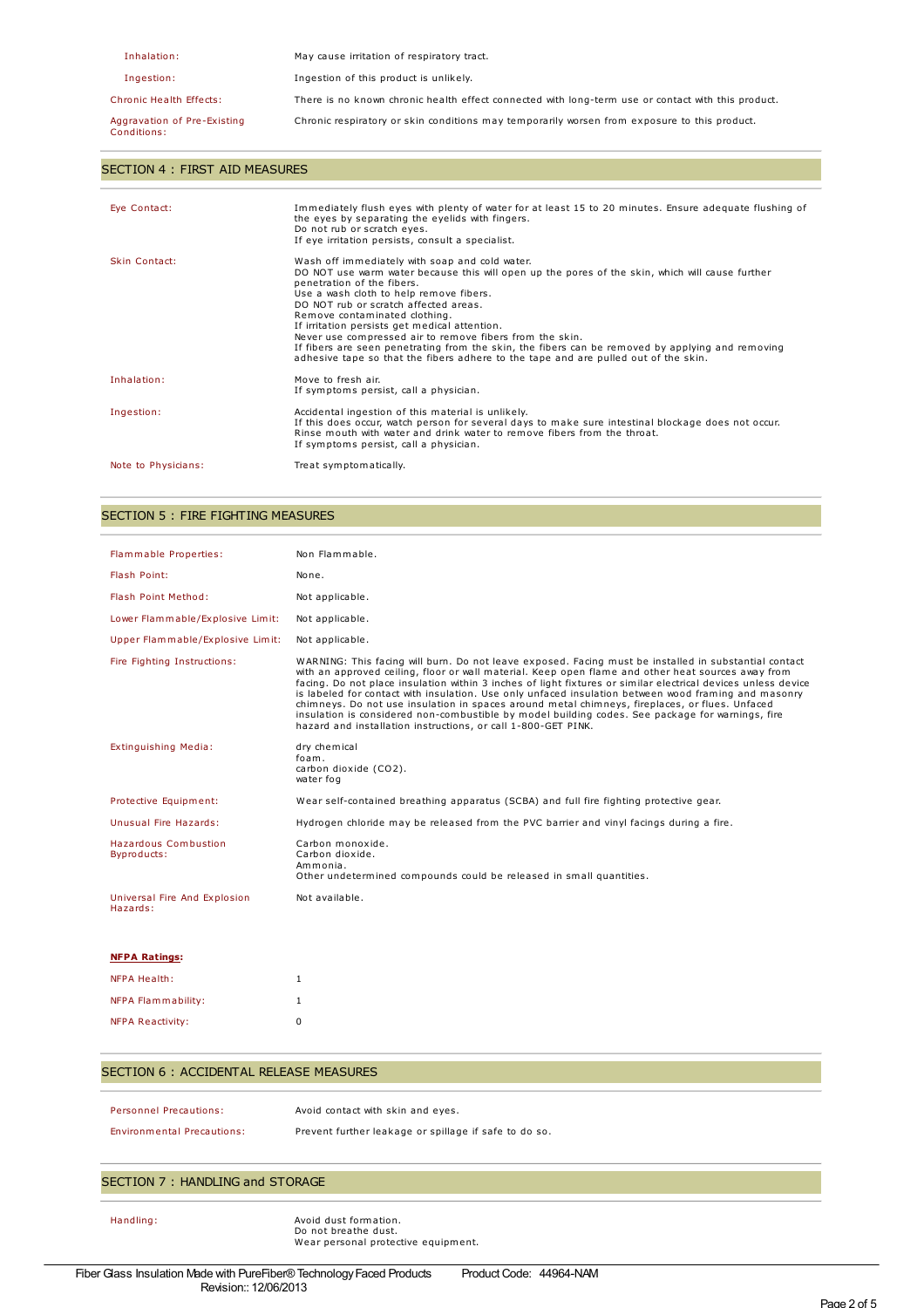## SECTION 8 : EXPOSURE CONTROLS, PERSONAL PROTECTION - EXPOSURE GUIDELINES

| <b>Engineering Controls:</b> | Provide local exhaust and/or general ventilation to maintain exposure below regulatory and<br>recommended limits.<br>Dust collection system must be used in transferring operations, cutting or machining or other dust<br>generating processes, such as using power tools.<br>Vacuum or wet clean-up methods should be used.                                                                                                                                                                                                          |
|------------------------------|----------------------------------------------------------------------------------------------------------------------------------------------------------------------------------------------------------------------------------------------------------------------------------------------------------------------------------------------------------------------------------------------------------------------------------------------------------------------------------------------------------------------------------------|
| Eye/Face Protection:         | Safety glasses with side-shields.                                                                                                                                                                                                                                                                                                                                                                                                                                                                                                      |
| Skin Protection Description: | Protective gloves.<br>Long sleeved shirt and long pants.                                                                                                                                                                                                                                                                                                                                                                                                                                                                               |
| Respiratory Protection:      | When workers are facing airborne particulate/dust concentrations above the exposure limit they must<br>use appropriate certified respirators.<br>A properly fitted NIOSH approved disposable N 95 type dust respirator or better is recommended.                                                                                                                                                                                                                                                                                       |
| Other Protective:            | When the temperature of the surface being insulated exceeds 250 $\degree$ F (121 $\degree$ C), including initial startup,<br>the binder in these products may undergo various degrees of decomposition depending on the<br>temperature in the application.<br>The need for respiratory protection will vary according to the airborne concentration of the<br>decomposition products released and accumulated in the area.<br>Wear the appropriate respiratory protection according to the conditions and exposure levels in the area. |

## EXPOSURE GUIDELINES

| Ingredient         | <b>Guideline OSHA</b>           | <b>Guideline ACGIH</b>          | <b>Ontario Canada</b>                                   | Mexico          |  |
|--------------------|---------------------------------|---------------------------------|---------------------------------------------------------|-----------------|--|
| Fiber Glass (Wool) | PEL-TWA: 1 f/cc<br>(Respirable) | TLV-TWA: 1 f/cc<br>(Respirable) | TWAEV-TWA: 0.05<br>$ma/m3$ or 1 f/cc<br>STEL: 0.6 ma/m3 | TWA: 0.15 mg/m3 |  |

### SECTION 9 : PHYSICAL and CHEMICAL PROPERTIES

| Physical State Appearance: | Fibrous.             |
|----------------------------|----------------------|
| Odor:                      | organic.             |
| <b>Boiling Point:</b>      | No Data              |
| <b>Melting Point:</b>      | No Data              |
| <b>Specific Gravity:</b>   | No Data              |
| Solubility:                | Insoluble, in water. |
| Vapor Density:             | No Data              |
| Vapor Pressure:            | No Data              |
| Evaporation Rate:          | No Data              |
| pH:                        | No Data              |
| Viscosity:                 | Not applicable.      |
| Flash Point:               | None.                |
| Flash Point Method:        | Not applicable.      |

## SECTION 10 : STABILITY and REACTIVITY

| Chemical Stability:             | Stable under normal conditions.                                           |
|---------------------------------|---------------------------------------------------------------------------|
| Hazardous Polymerization:       | Hazardous polymerization does not occur.                                  |
| Conditions to Avoid:            | None expected                                                             |
| Incompatible Materials:         | No materials to be especially mentioned.                                  |
| Special Decomposition Products: | See Section 5 of MSDS for hazardous decomposition products during a fire. |

## SECTION 11 : TOXICOLOGICAL INFORMATION

| <b>Carcinogens:</b>                    |                                      |              |             |                                                       |                                                                                                 |  |                                      |
|----------------------------------------|--------------------------------------|--------------|-------------|-------------------------------------------------------|-------------------------------------------------------------------------------------------------|--|--------------------------------------|
|                                        | <b>ACGIH</b>                         | <b>NIOSH</b> | <b>OSHA</b> | <b>IARC</b>                                           | <b>NTP</b>                                                                                      |  | <b>MEXICO</b>                        |
| <b>Fiber Glass (Wool)</b>              | A3 Animal<br>Carcinogen              | No Data      | No Data     | Group 3 - Not<br>its<br>Carcinogenicity<br>to Humans. | <b>Biosoluble</b><br>Classifiable as to glass wool is not<br>considered to bel<br>carcinogenic. |  | A3 Animal<br>Carcinogen              |
| Cured Binder                           | No Data                              | No Data      | No Data     | No Data                                               | No Data                                                                                         |  | No Data                              |
| Asphalt, Oxidized (Facing<br>Adhesive) | A4 Not<br>Classifiable as<br>a Human | No Data      | No Data     | No Data                                               | No Data                                                                                         |  | A4 Not<br>Classifiable as a<br>Human |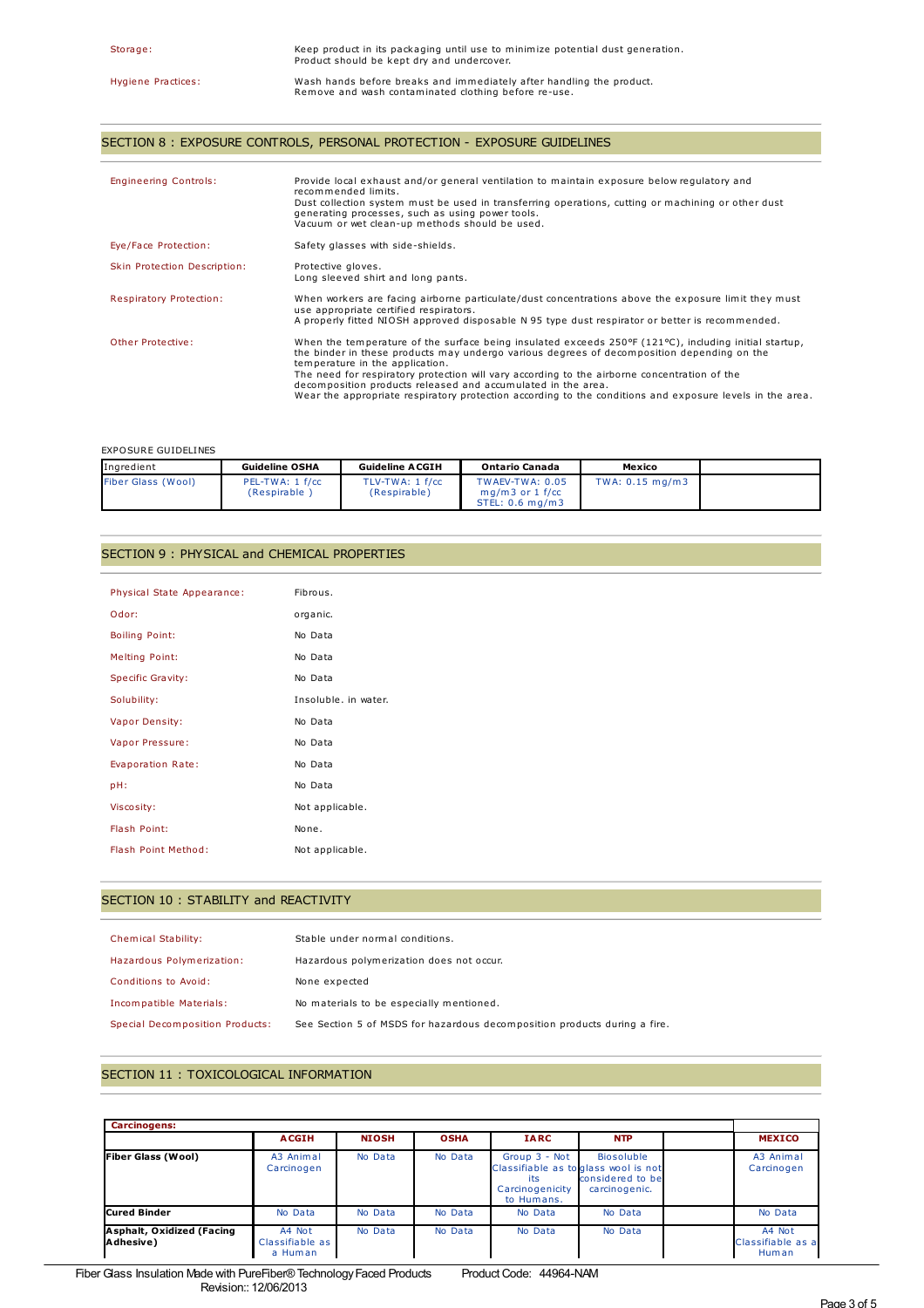|                              | Carcinogen                |                                                                                                        |  | Carcinogen |
|------------------------------|---------------------------|--------------------------------------------------------------------------------------------------------|--|------------|
|                              |                           |                                                                                                        |  |            |
| <b>Applies to Product:</b>   |                           |                                                                                                        |  |            |
| Sensitization:               | No information available. |                                                                                                        |  |            |
| Mutagenicity:                |                           | No information available.                                                                              |  |            |
| Reproductive Toxicity:       |                           | No information available.                                                                              |  |            |
| Teratogenicity:              |                           | No information available.                                                                              |  |            |
| Neurological Effects:        |                           | No information available.                                                                              |  |            |
| <b>Fiber Glass (Wool):</b>   |                           |                                                                                                        |  |            |
| $Chenale$ <sub>Effacto</sub> |                           | In June 2011, The National Texteeleey Broaram (NTB) removed biocoluble glace weel fibers from its list |  |            |

Chronic Effects:<br>
In June 2011, The National Toxicology Program (NTP) removed biosoluble glass wool fibers from its list<br>
of possible carcinogens used for home and building insulation.<br>
In October 2001, the International A

## SECTION 12 : ECOLOGICAL INFORMATION

| <b>Applies to Product:</b> |                                                                         |
|----------------------------|-------------------------------------------------------------------------|
| Ecotoxicity:               | This material is not expected to cause harm to animals, plants or fish. |
| Bioaccumulation:           | Not available.                                                          |
| Biodegradation:            | Not available.                                                          |

### SECTION 13 : DISPOSAL CONSIDERATIONS

#### **Applies to Product :**

| Waste Disposal:     | Dispose of in accordance with Local, State, Federal and Provincial regulations. |
|---------------------|---------------------------------------------------------------------------------|
| <b>RCRA Number:</b> | No EPA Waste Numbers are applicable for this product's components.              |

#### SECTION 14 : TRANSPORT INFORMATION

Notes : This product is not regulated for transportation.

### SECTION 15 : REGULATORY INFORMATION

#### **Inventory Status**

|                           | <b>Japan ENCS</b> | <b>EINECS Number</b> | China      | South Korea KECL | Australia AICS |
|---------------------------|-------------------|----------------------|------------|------------------|----------------|
| <b>Fiber Glass (Wool)</b> | Not listed        | $266 - 046 - 0$      | Listed     | KE-17630         | Listed         |
| <b>Cured Binder</b>       | Not listed        |                      | Not listed | Not listed       | Not listed     |

|                           | <b>Canada DSL</b> | <b>TSCA Inventory</b> |  |  |
|---------------------------|-------------------|-----------------------|--|--|
|                           |                   | <b>Status</b>         |  |  |
| <b>Fiber Glass (Wool)</b> | Listed            | Listed                |  |  |
| <b>Cured Binder</b>       | Not listed        | Not listed            |  |  |

| <b>Applies to Product:</b> |                                                                    |                                                                                                                                                                                                |
|----------------------------|--------------------------------------------------------------------|------------------------------------------------------------------------------------------------------------------------------------------------------------------------------------------------|
| Canada WHMIS:              | Not controlled.                                                    |                                                                                                                                                                                                |
| CA PROP 65:                | California to cause cancer.                                        | The following statement(s) are provided under the California Safe Drinking Water and Toxic<br>Enforcement Act of 1986 (Proposition 65): This product contains chemicals known to the state of  |
| SARA:                      |                                                                    | This product does not contain any chemicals which are subject to the reporting requirements of the<br>Superfund Amendments and Reauthorization Act of 1986 (SARA) Title III (40CFR, Part 372). |
| Section 311/312 Hazard     |                                                                    |                                                                                                                                                                                                |
| Categories:                | Acute Health Hazard:                                               | Yes                                                                                                                                                                                            |
|                            | Chronic Health Hazard:                                             | <b>No</b>                                                                                                                                                                                      |
|                            | Risk of Ignition:<br>Sudden Release of Pressure Hazard:            | No.<br>No                                                                                                                                                                                      |
|                            | Reactive Hazard:                                                   | <b>No</b>                                                                                                                                                                                      |
| Clean Air Act:             | This product does not contain any Hazardous Air Pollutants (HAPs). |                                                                                                                                                                                                |
| <b>Fiber Glass (Wool):</b> |                                                                    |                                                                                                                                                                                                |
| EC Number:                 | $266 - 046 - 0$                                                    |                                                                                                                                                                                                |

#### **State Right To Know**